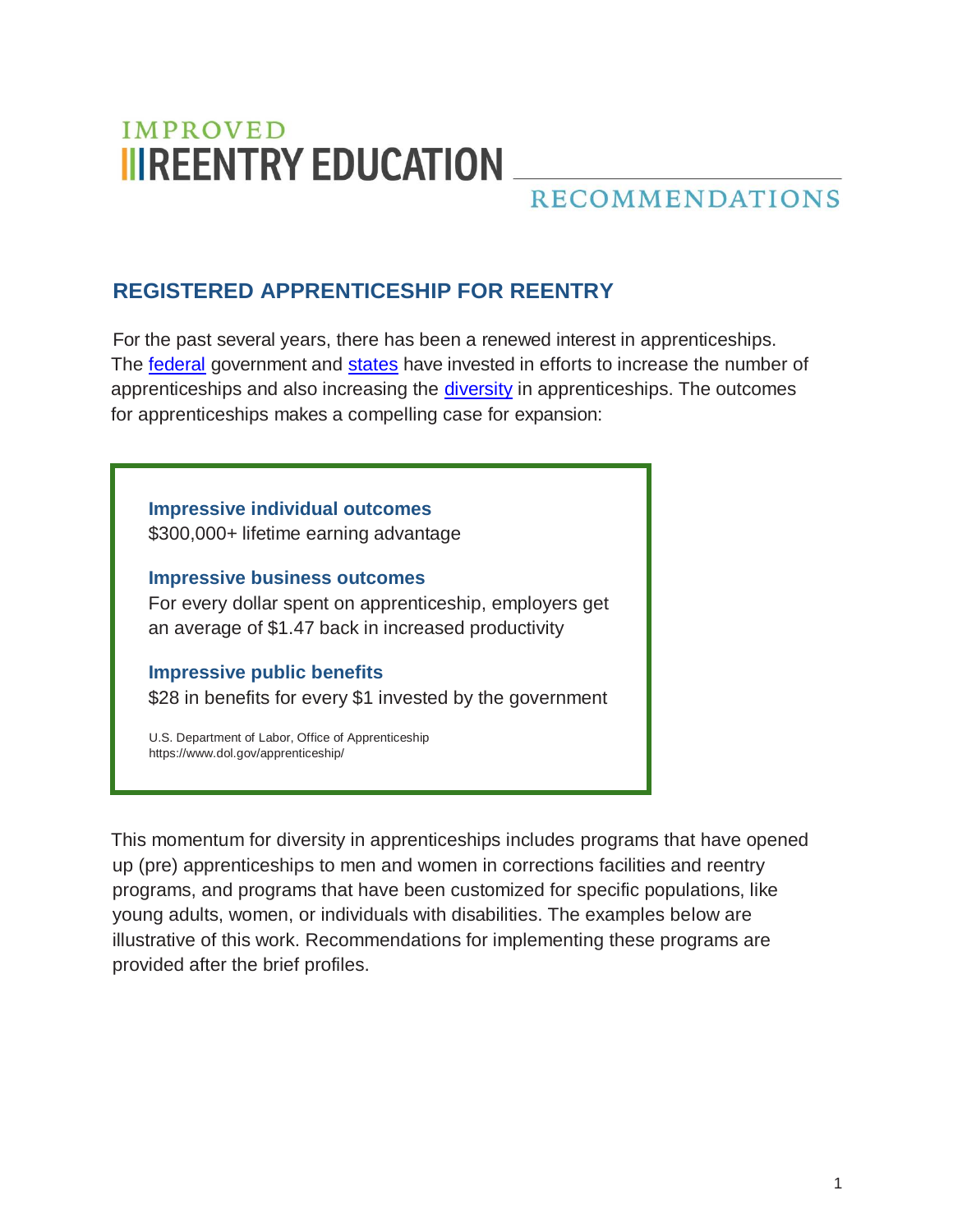## **APPRENTICESHIP IN CORRECTIONS AND REENTRY**

#### **Trade-Related Apprenticeship Coaching**

[Washington State Department of Corrections,](http://www.doc.wa.gov/corrections/programs/correctional-industries.htm) through its Correctional Industries, sponsors the [Trades Related Apprenticeship Coaching \(TRAC\)](https://www.washingtonci.com/skin/frontend/WACI/primary/docs/content/about-ci/trac-program-brochure.pdf) at the women's corrections facility. Inmates earn a certificate of proficiency in a range of Correctional Industries offered at the facility. The emphasis is on preparing women for traditionally male industries. Regardless of the industry, though, the women leave prison with a credential and competencies for union apprenticeships with the International United Brotherhood of Carpenters and Joiners; the International Association of Bridge, Structural, Ornamental, and Reinforcing Iron Workers; and/or the Laborers International Union of North America.

#### **Vice Media Apprenticeships**

[VICE Media,](https://www.vice.com/en_us) the leading youth media organization, sponsors a six-month apprenticeship program with the [Center for Employment Opportunities,](https://ceoworks.org/) a nationally recognized nonprofit organization providing transitional employment for formerly incarcerated individuals. In this apprenticeship program, young adults (18 to 25) are [trained](https://ceoworks.org/vice-center-employment-opportunities-announce-six-month-apprentice-program-employ-formerly-incarcerated-people-vice/) in a range of media-related skills through hands-on work in Vice Media divisions, including digital channels, newsrooms, and television and film operations.

For those interested in developing a Registered Apprenticeship or pre-apprenticeship model, here are a few recommendations:

#### **1. Learn more about the requirements for a federal or state Registered Apprenticeship.**

Registered Apprenticeships, established in 1937, are work-based learning programs that provide an opportunity for employment and income while individuals are being trained and earning postsecondary credentials. The distinguishing factors include:

- Programs must meet standards for registration established by the U.S. Department of Labor (DOL), or a federally recognized State Apprenticeship **Agency**
- Programs provide on-the-job learning and job-related technical instruction resulting in an industry-recognized credential
- On-the-job learning is conducted in the work setting under the direction of one or more of the employer's personnel
- Participants are "employees" and earn wages from employers during training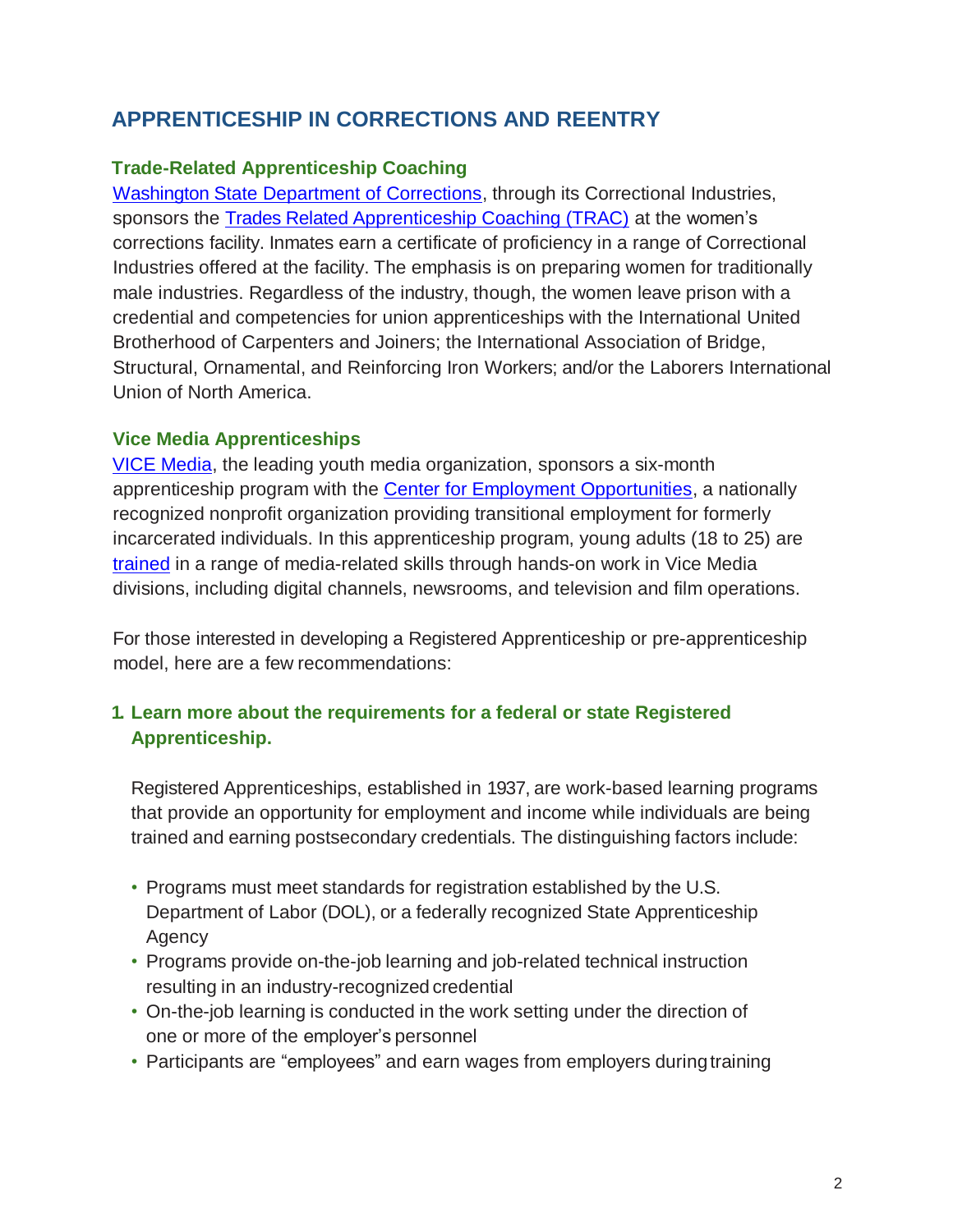A common perception is that (pre)apprenticeships are union-based employment. This is not a required element. The model can be union or non-union based, and these models can be used for training in a range of industries like manufacturing, construction, health care, retail, and transportation. The fact this is an earn-and-learn model eliminates the trade-off between earning an income or pursuing education and training that keeps many people from pursuing postsecondary training.

For more information on apprenticeship programs for people with criminal records, [Second Chance Jobs for Felons](https://secondchancejobsforfelons.com/apprenticeship-programs) provides an overview of apprenticeships and information about apprenticeships in states across the country. It is a useful site for providers and individuals looking for apprenticeship opportunities.

State apprenticeship offices approve state-specific Registered Apprenticeships separate from the federal program. For a list of the state offices of apprenticeship, check [here.](https://www.doleta.gov/OA/contactlist.cfm)

#### **2. If working with individuals who need to "ramp up" to be successful in an apprenticeship, consider developing a preapprenticeship program.**

Pre-apprenticeships have also emerged as a work-based learning opportunity. These are not registered with the DOL. They do provide an "on-ramp" to federal or state Registered Apprenticeship programs for people with the aptitude for and interest in an apprenticeship training/education program, but lack the skills or competencies to be successful. For example, these are often developed for [young adults](https://www.newamerica.org/education-policy/edcentral/down-not-out-cte-and-apprenticeship-youth-justice-system/) who need academic and technical training, as well as employability skills training and social supports.

#### **3. Review the model components to ensure the design meets federal or state standards for Registered Apprenticeships, or "best practice" standards for preapprenticeship.**

Apprenticeships can be offered as a time-based or competency-based model. Timebased models range from one to six hours and require a specific number of hours of on-the-job training (2,000 hours) and classroom instruction (1,400 hours). Competencybased apprenticeships must document "demonstrated, observable, and measurable competencies." See, [https://www.doleta.gov/oa/apprentices.cfm.](https://www.doleta.gov/oa/apprentices.cfm)

#### **Apprenticeship model components include**

- **1.** Employer or business involvement
- **2.** Structured on-the-job training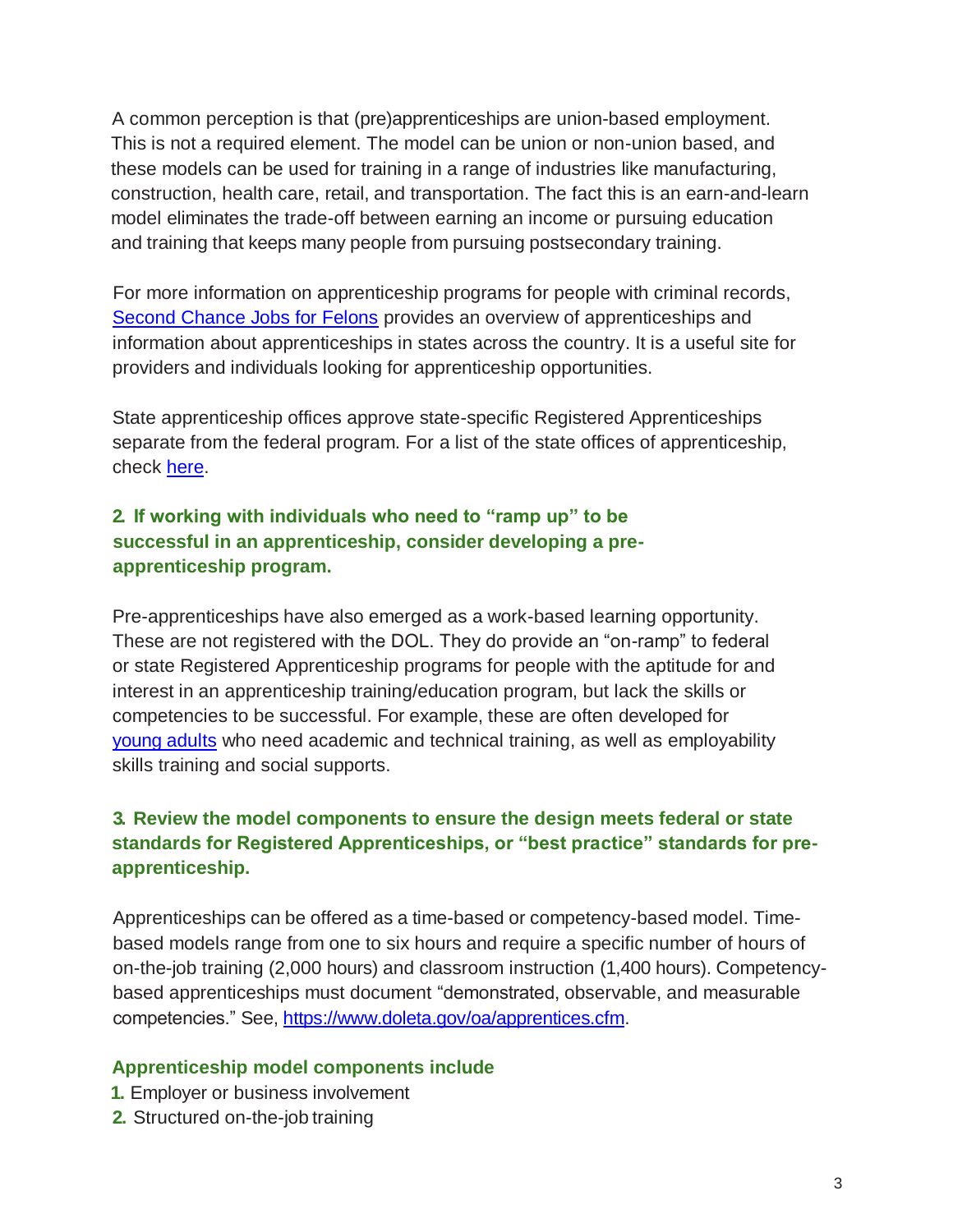- **3.** Related instruction
- **4.** Rewards for skill gains (e.g., increased wages, new responsibilities)
- **5.** Nationally recognized credential

#### **Pre-apprenticeship model components include:**

- **1.** Employer-approved curriculum
- **2.** Support services
- **3.** Meaningful hands-on learning connected to education and training
- **4.** Industry-recognized credential
- **5.** Placement into a Registered Apprenticeship

#### **4. Consider which population(s) the (pre)apprenticeship model will serve in order to make the necessary customization for the program.**

The program components and required partners will be the same, but providers also customize designs to meet the unique needs of specific populations. For example, when designing programs for people currently or returning from incarceration, it is important to ensure that full employment would not be prohibited by state licensure or certification requirements. Also, including partners who understand the implications that a criminal record can have on access to housing or partners who can provide pro bono legal advice is critical. Programs that train women in fields that are male dominated should explicitly address with issues such as gender discrimination and sexual harassment. Since women often have children, social supports should include services to support family reunification, and child care supports when women have custody of their children.

#### **5. Assemble the partners necessary to design, implement, and sustain the apprenticeship model.**

Every Registered Apprenticeship has a "sponsor." The sponsor is responsible for the overall design and implementation of the program. Similar to the diversity of reentry education and training providers, a variety of organizations can sponsor Registered Apprenticeships including:

- An individual employer or consortium of employers in an industry
- Industry associations
- Labor organizations
- Joint labor-management organizations
- Community colleges
- Community-based organizations